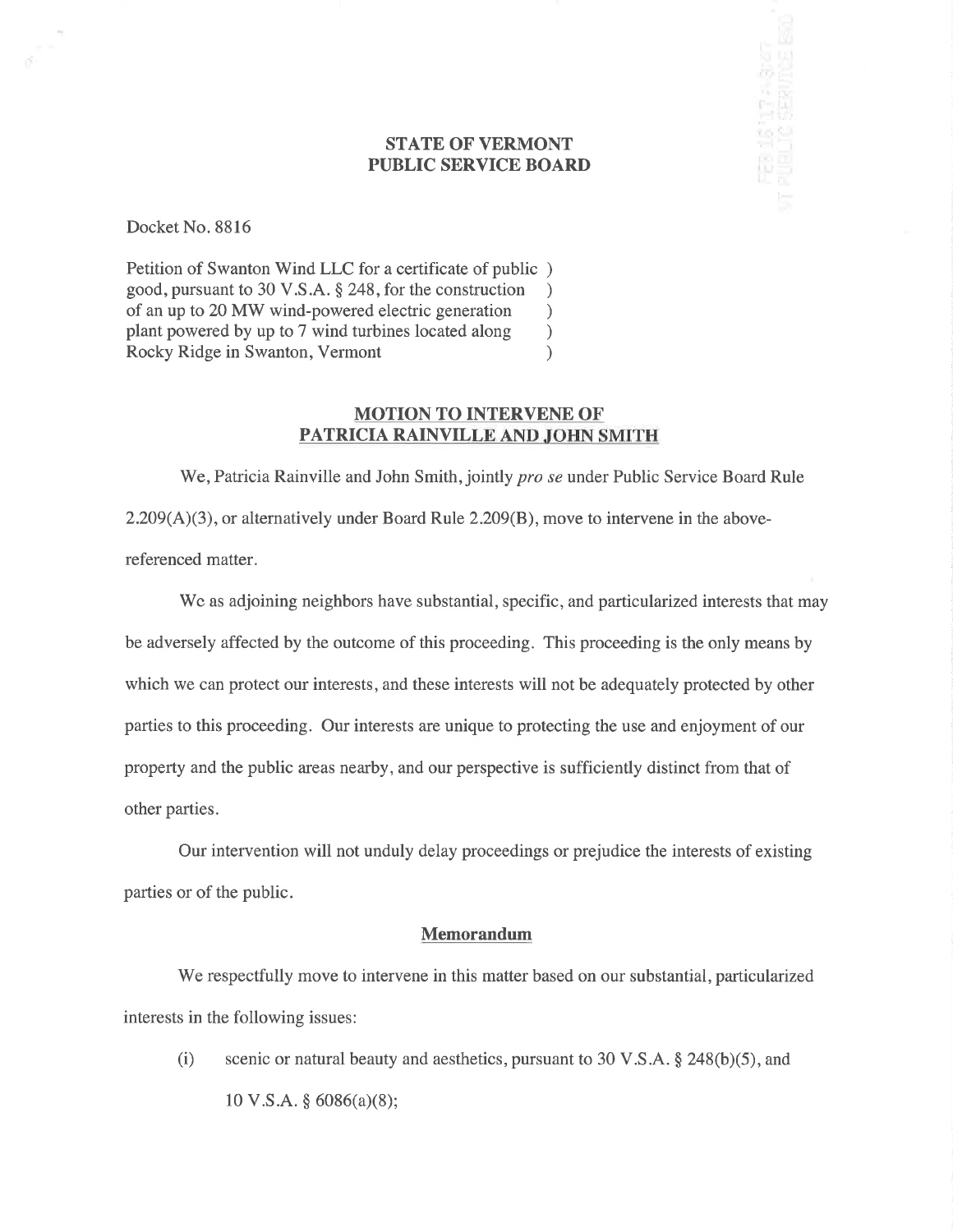Docket No. 8816 Petition of Swanton Wind LLC, pursuant to 30 V.S.A. \$ 248 Motion to Intervene of Patricia Rainville and John Smith February 16, 2017 Page 2 of 6

- (ii) orderly development of the region,  $\S 248(b)(1)$ ;
- (iii) economic benefit to the State and its residents,  $\S$  248(b)(4);
- (iv) public health and safety,  $\S$  248(b)(5);
- (v) water pollution, conservation, and burden on water supply,

 $\S\S 6086(a)(1), (3),$  and (4).

The following argument supports our motion to intervene in this matter.

## I. Legal Standard

Intervention in proceedings before the Board is governed by Board Rule 2.209. Under

Rule 2.209(A), a person upon timely application shall be permitted as of right to intervene in any

proceeding:

(1) when a statute confers an unconditional right to intervene; (2) when a statute confers a conditional right to intervene and the condition or conditions are satisfied; or (3) when the applicant demonstrates a substantial interest which may be adversely affected by the outcome of the proceeding, where the proceeding affords the exclusive means by which the applicant can protect that interest, and where the applicant's interest is not adequately represented by existing parties.

Under Rule 2.209(B), a person upon timely application may in the discretion of the Board

be granted "permissive intervention" in any proceeding when the applicant "demonstrates a

substantial interest that may be affected by the outcome of the proceeding." The Board in

exercising its discretion under this rule shall consider:

(1) whether the applicant's interest will be adequately protected by other parties; (2) whether alternative means exist by which the applicant's interest can be protected; and (3) whether intervention will unduly delay the proceeding or prejudice the interests of existing parties or of the public.

The Board has ruled that, "individual intervenors may bring a perspective sufficiently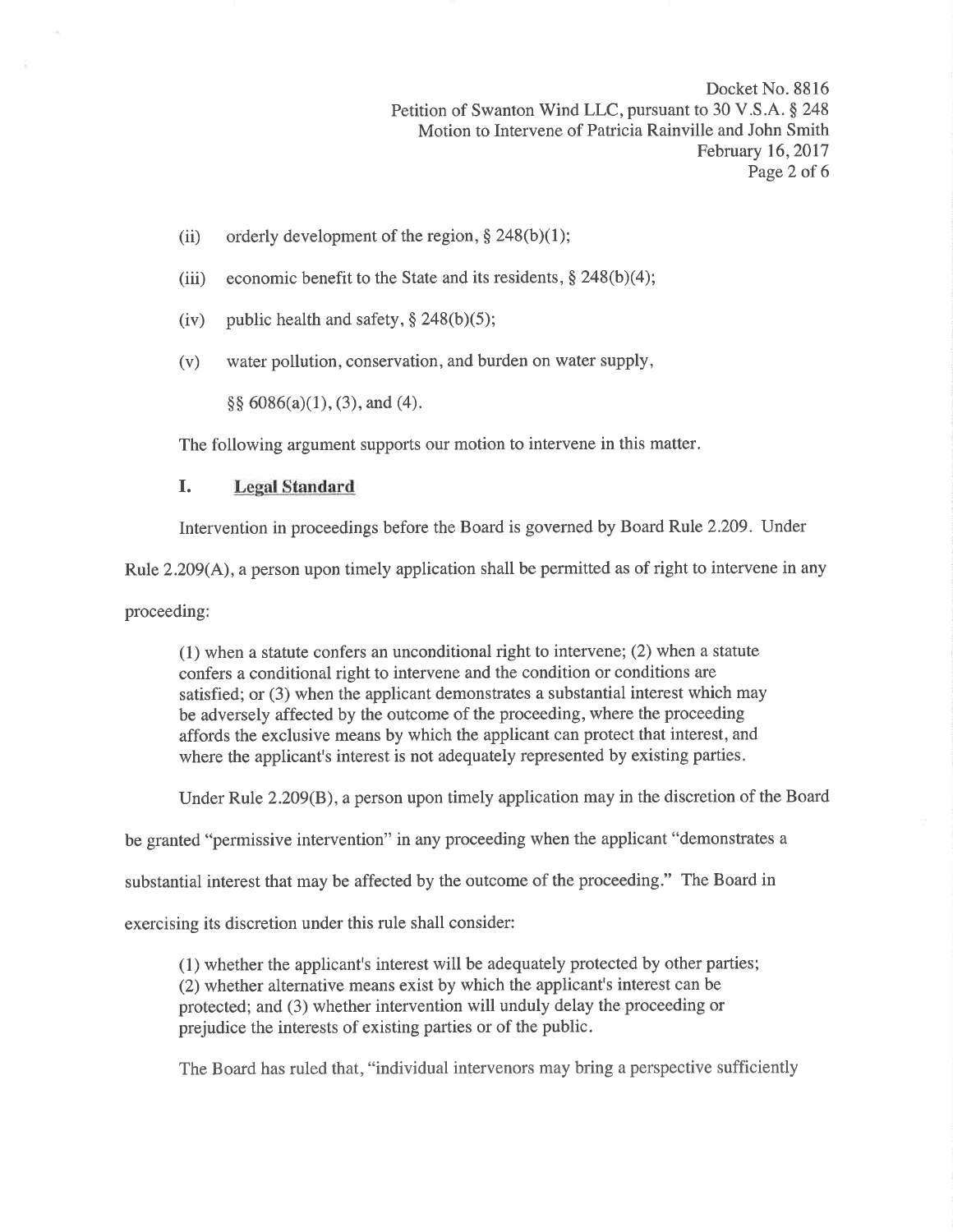Docket No. 8816 Petition of Swanton Wind LLC, pursuant to 30 V.S.A. \$ 248 Motion to Intervene of Patricia Rainville and John Smith February 16,2017 Page 3 of 6

distinct from those of existing parties to warrant their participation on specific issues."

For example, the Board has found particularized interest based on the following:

- 1. habitat and natural resources involving deer and black bear;<sup>2</sup>
- 2. aesthetics based on proximity to the proposed project:<sup>3</sup> and
- 3. stewardship, use, and enjoyment of public resources; $<sup>4</sup>$ </sup>

In proceedings under 30 V.S.A. \$ 248, the Board does not consider interests in private

property.<sup>5</sup>

# II. Potential Impact of the Project on the Rainville-Smith's Interests

'We move to intervene in this matter based on the following facts and applicable law:

# 1. The Rainville-Smith's Property

We reside at 1952 Sheldon Road, Swanton, Vermont (mailing address: St. Albans). Our home is located less than a mile west of the site of the proposed Project.

We have lived at this address since November 8, 2008. We moved here from our dream house directly on Lake Champlain. This new house had to fill a huge need to be surrounded by nature's best! It does! Due to 360 degrees of sky, we experience gorgeous sunrises and always unique sunsets. To our northeast we see hundreds of acres of farmland, and to our southeast we see the beautiful, natural, undisturbed Rocky Ridge. Our house is 6-7 minutes from grocery stores, banks, post office, restaurants, department stores, and the vibrant St. Albans Downtown!

From April to July 2016, we added a family room off our kitchen/dining room, taking the place of a cement patio that we rarely used. As we are in our 70s, the addition was part of a plan to accommodate our advancing age, and a way to take advantage of a most lovely backyard...feeling outside, when we are inside.

Application of Seneca Mountain Wind, LLC, Docket No. 7867, Order of 10/12/12, at 12.<br>Application of Seneca Mountain Wind, LLC, Docket No. 7867, Order of 10/12/12, at 2-4, 16-17; Id., Order

of 8/9/13, at 6.<br><sup>3</sup> Petition of Barton Solar LLC, Docket No. 8148, Order of 1/21/14, at 3-4.<br><sup>4</sup> Joint Petition of Green Mountain Power Corporation, Vermont Electric Cooperative, Inc., and Vermont<br>Electric Power Company,

Vt. Elec. Power Co.v. Bandel, 135 Vt. 141, 145 (1977) ("Proceedings under 30 V.S.A.  $\S$  248 relate only to the issues of public good, not to the interests of private landowners who are or may be involved.").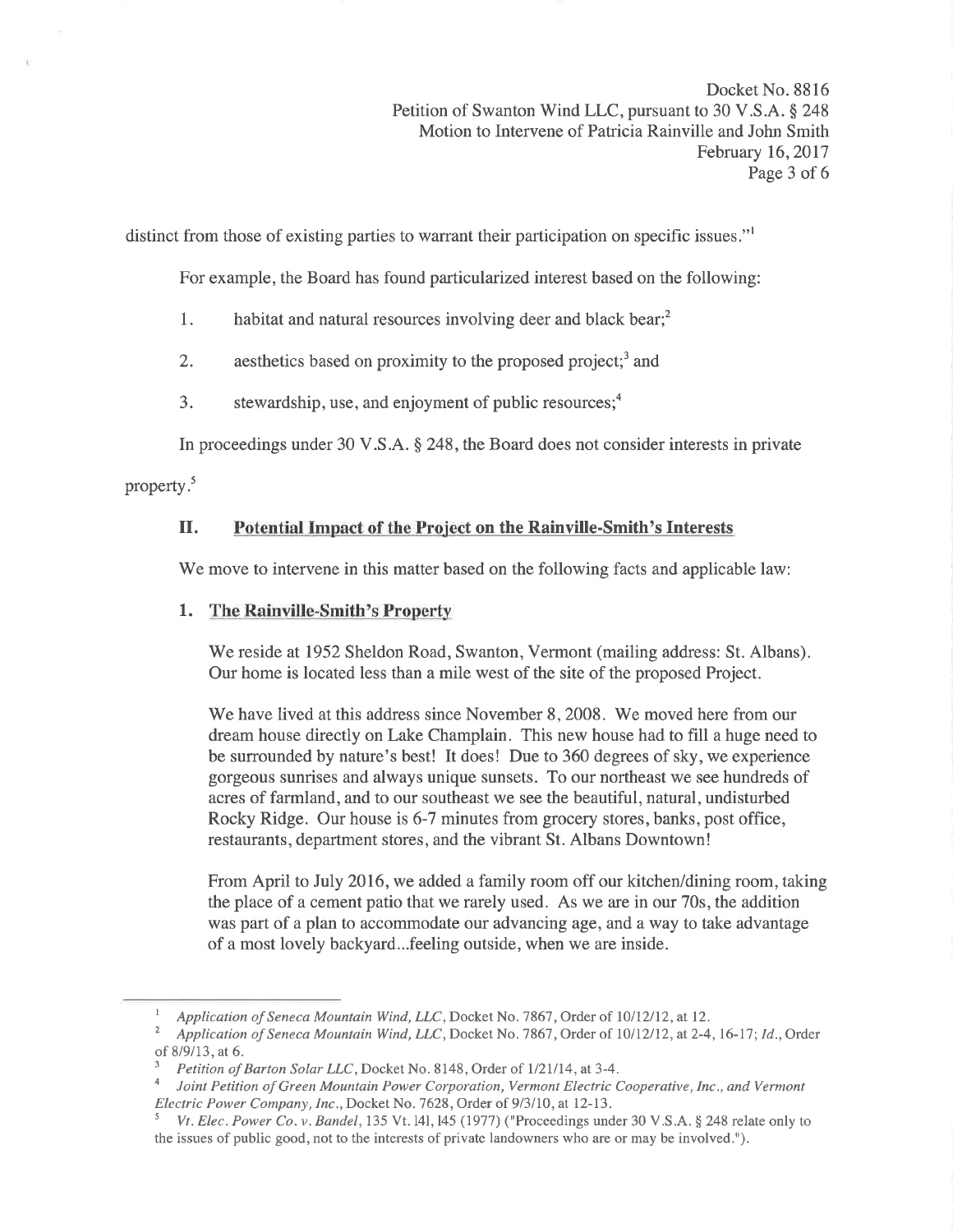Docket No. 8816 Petition of Swanton Wind LLC, pursuant to 30 V.S.A. \$ 24g Motion to Intervene of Patricia Rainville and John Smith February 16,2017 Page 4 of 6

We installed oversize windows with transoms on all three outside walls, double open arch to the kitchen/dining room on the fourth wall. In addition, these windows, as in all other windows in the house, have insulating, wooden venetian blinds blocking the sun during the summer; during the winter, they are kept open to let the sun in thereby helping to warm the area.

After the sun sets, there is a natural cooling breeze from Rocky Ridge in the east, regardless of the heat of the day. Following the Frank Lloyd Wright principle, this lovely, natural cooling, eliminates the need for air conditioning. The miles of woods that create this delightful situation, is where the industrial turbines are planned. We are concerned that removal of foliage for construction of the Project would affect this natural cooling.

Additionally, flicker from the sun would fill that room, along with that whole half of our house, from noon until dark. As Patricia has a tendency to become motion-sick, we are concerned that shadow flicker caused by the Project would have an adverse effect on her health.

### 2. Aesthetics¡ Natural Areas

As described above, we appreciate the scenic natural views that surround our home, and we value the peace and quiet and natural sounds of this rural setting.

However construction and operation of the Project would affect our enjoyment of these views in this peaceful setting; and likewise the project would affect surrounding public areas including Fairfield Pond, the Missisquoi Valley Rail Trail, and nearby roads. As adjoining landowners, we have a unique interest and perspective that would not necessarily be represented by other parties, and which may be useful to the Board in determining the impact of the Project on aesthetics.

Therefore, we respectfully move to intervene on : 10 V.S.A.  $\S$  6086(a)(8) (aesthetics, natural areas); and 30 V.S.A.  $\S$  248(b)(5) (aesthetics, natural areas).

## 3. Orderly Development; Economic Benefit to the State

we are retired, on social security and pension, and this house is a majority of our financial security. We are concerned that construction and operation of the project would cause a decrease in the value of our home.

We understand that our interest in private property may not be considered in this case, however we assert that the Project would not only affect the value of our home, but rather all the homes in the surrounding area thereby affecting the regional and statewide economy. The Project in disrupting this rural residential setting would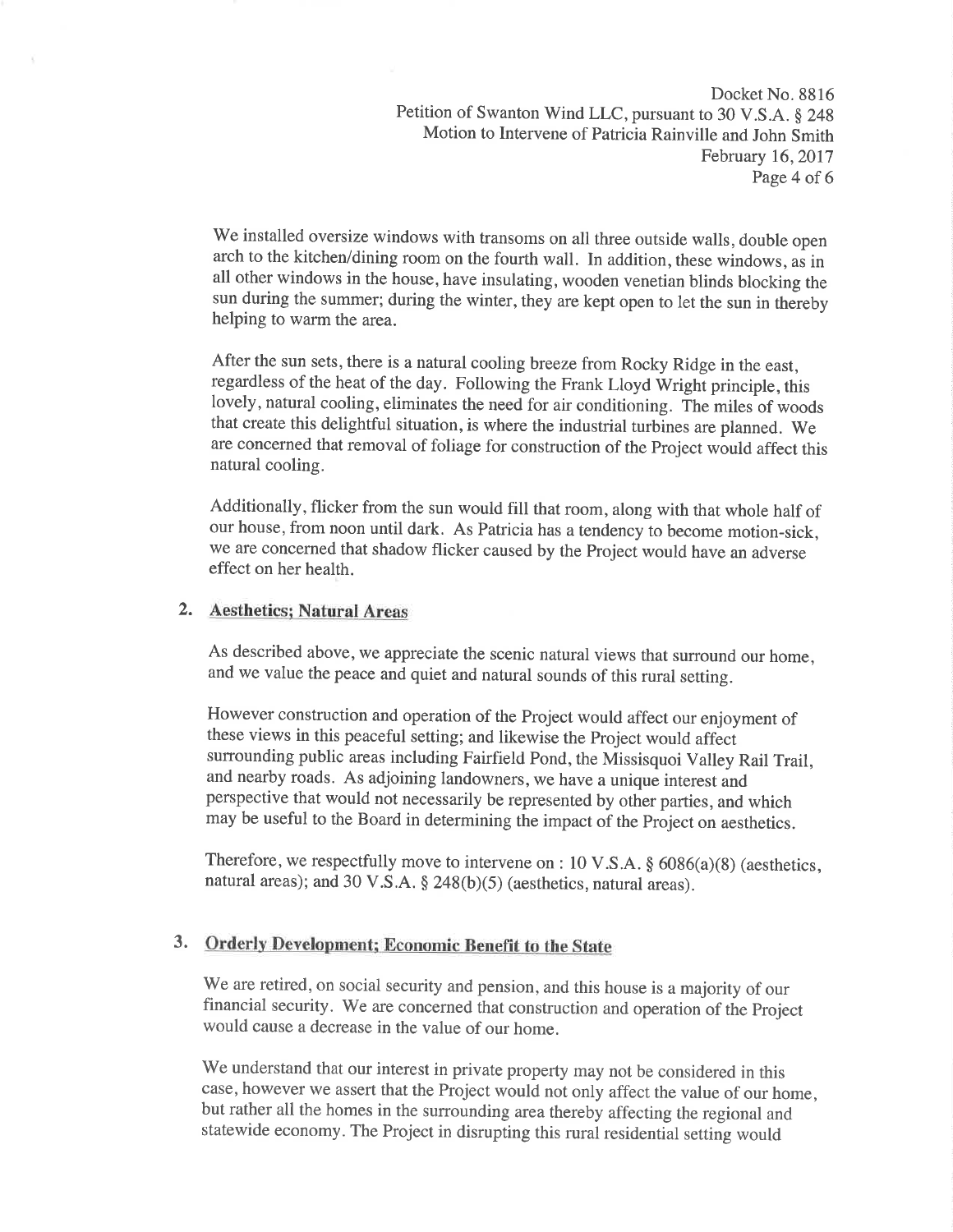## **STATE OF VERMONT** PUBLIC SERVICE BOARD

Petition of Swanton Wind, LLC for a certificate of public Good, pursuant to 30 V.S.A. \$248, for the construction Of an up to 20 MW wind-powered electric generation Plant to be located in Swanton, VT

)  $\cup$  Docket No. 8816

 $\lambda$ 

)

## MOTION TO INTERVENE OF' John A. Smith and Patricia Rainville

Now come John A. Smith and Paticia Rainville and move to intervene in the matter referenced above pursuant to Public Service Board Rule 2.209(8).

1. John A. Smith and Patricia Rainville are adjoining property owners who have substantial, particularized interests protected by Section 248 and the incorporated criteria of Act 250 which may be affected by the outcome of the proceedings in this matter.

2. John A. Smith and Pafricia Rainville live at physical address of 1952 Sheldon Road, Swanton, VT. Our mailing address is 1952 Sheldon Road, St. Albans, VT.

John A. Smith, in support of the motion to Intervene filed by myself and my partner Patricia Rainville, subiect to the penalties of perjury, do state the following facts, which are true to the best of my knowledge and ability:

I am a resident at 1952 Sheldon Road. Our mailing address is St. Albans, but our physical address location is Swanton. Our home will be approximately  $\frac{1}{4}$  mile from a purposed industrial wind turbine location.

I have been a resident at this address since October 2010. lt is a quiet and peaceful location. To my North / West I have hundreds of acres of farm land and to my South / East the beautiful natural undisturbed Rocky Ridge Line.

lam now rctired. I am a Viet Nam veteran. Due to injuries in my life time my mobility has been reduced. The beauty and peacêful surroundings around our house brings me great joy.

I spend my time working in our yard in nice weather. I also derive a great deal of enjoyment from sitting out on the deck in the back of the house facing the ridge line reading. I at times will bring my laptop out to one of our patio tables located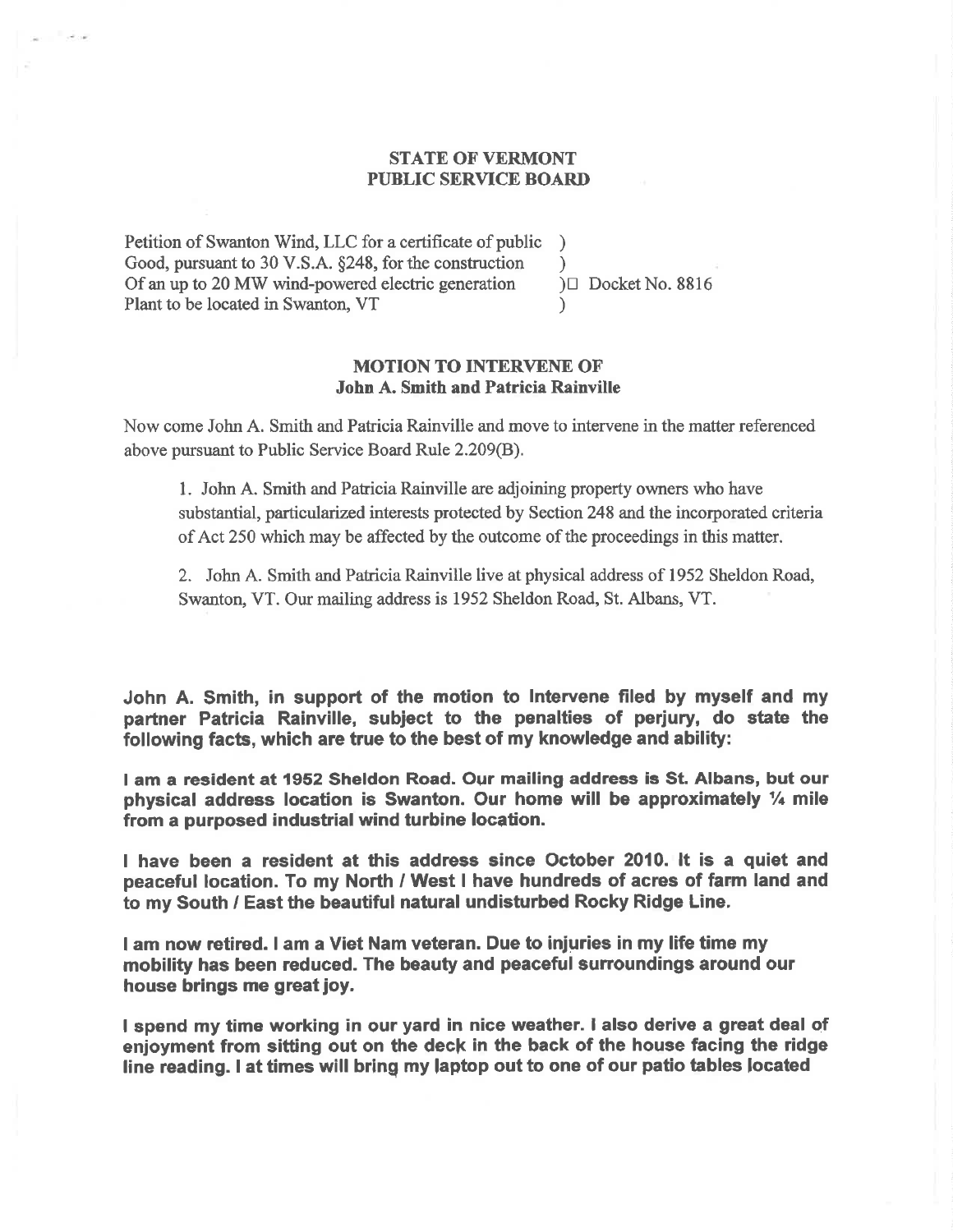John A. Smith and Patricia Rainville p. 2 of 4 Motion to Intervene Docket 8816; January 2, 2017

on the deck and enswer correspondence. We have both a bird feeder and a suet feeder in our back yard just off the deck. I go threw approximately a 40 lb bag of black oil seed a month and at least 6lbs of suet ever month each winter. I spend a great deal of time at our beautiful home. Our home is our Utopia.

Although I am not able to hike Vermont's trail system any longer, I still enjoy the occasional deer and other wildlife that wonder down from the ridge into our yard. There is nothing more magnificent than watching the eagles gliding on the air currents along that ridge line. ln the migration season thoueande of geese seem to use the ridge line to fly North and South.

I am a light sleeper. My concern is with the sound of the industrial turbine blades slicing through the wind seven days a week, 24 hours a day. I would not be able to get any sleep or resL I feel the noise will also limit my ability to be outdoors. <sup>I</sup> also have concern about the health of my partner and myself being under constant exposure to the constant sound from these industrial wind turbines.

The morning sun comes up from behind the ridge line. With an industrial wind turbine between the sun and our house we will experience shadow flicker on both our deck and sun room in the back of the house which will be very annoying.

There is also the question of water runoff affecting our drinking water and our property itself. Gurrenüy we have pleny of fresh water and excellent flow rate. With the blasting of the ridge line to build the base to hold these industrial turbines what guarantee do we have we have that we may not lose all water completely?

This blasting could very well damage our house structure and surrounding structuresl

We have two cats. I have deep concerns for both the domestic animal and wild animals living so close to an induetrial wind farm. I have read many articles of how both the noise and electrical leakage from these industrial turbines affect them. There are many active farms in this area that could very well be affected. We could also experience our wild life leaving the area driven away by all this additional noise and activity.

I have read many articles about the tremendous slaughter of the bat population around industrial wind turbines. Many of these species are near extinction. The bat is Mother Nature's form of insect control. Do we really want force another species into extinction?

I question if this purposed industrial wind farm is a wise choice economical, St Albans and Swanton which has invested a considerable amount of tax payer's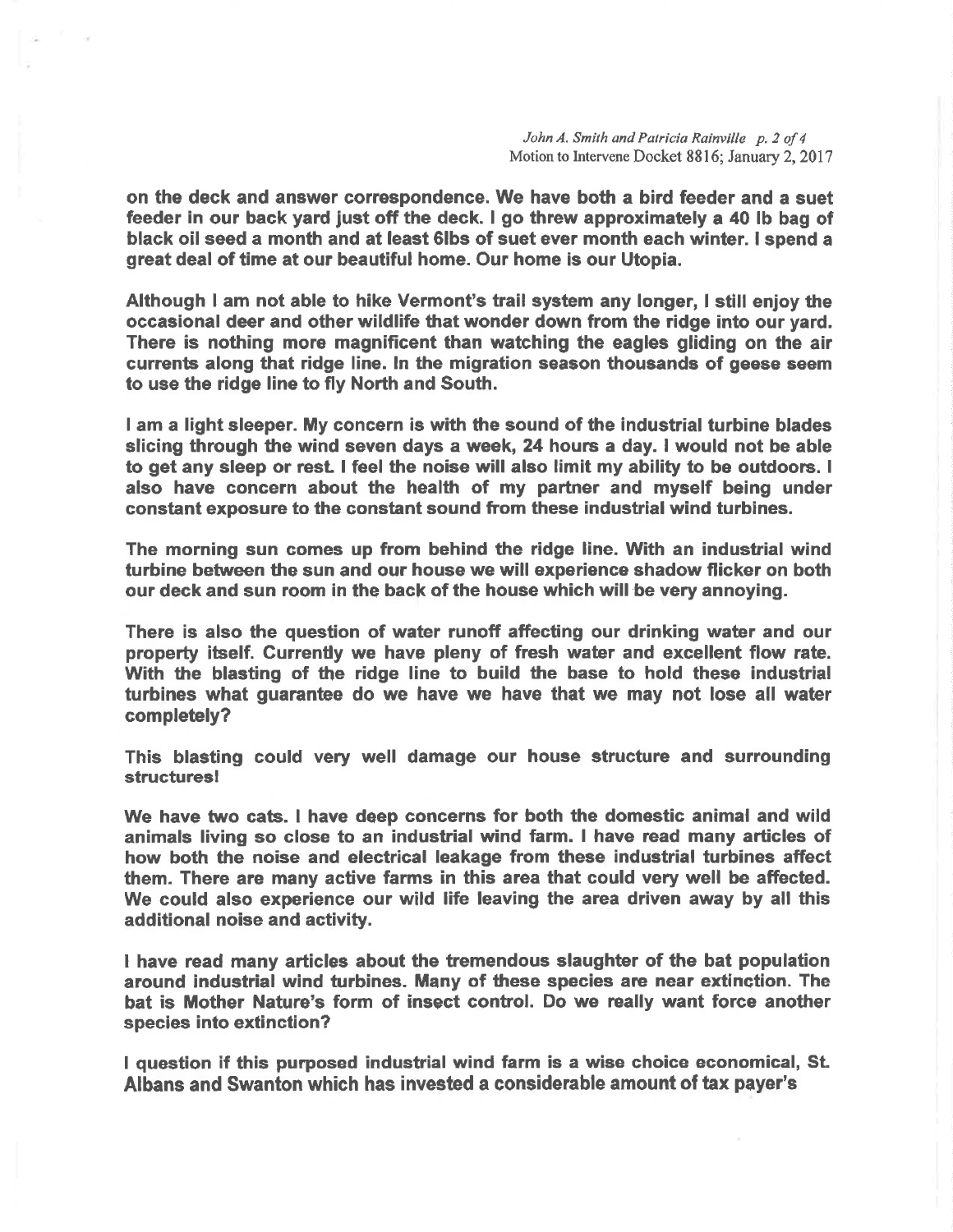John A. Smith and Patricia Rainville p. 3 of 4 Motion to Intervene Docket 8816; January nn, 2017

money to refurbish the town to attract more tourists. I believe this industrial wind turbine project would only hurt this area's economy and kill off our tourism trade.

I have read material that is against placing industrial wind farms within forty miles of a military air base. The operation of industrial wind turbines within a 40 mile range of a base can affect the radar capabilities. Yet we have a home land security base located within 5 miles of this purposed industrial wind farm site.

If this industrial wind project is accepted there will be a need for high powered electrical tower and electric cable. Where are these towers going to be placed? At whose expense are these going to be put up? Are people going to have to give up property by imminent domain?

Should this industrial wind project be approved the value of our home will be drastically reduced. The value of the houses for miles will be drastically reduced. Many of us will not be able to sell our homes due to the lack of interest to live in the shadows of a wind farm. Then what?

My quesfion is when one of these five hundred foot industrial turbines catches fire how are the flames extinguished...? What prevents this industrial turbine fire from spreading throughout a residential community cause human life loose and property damage? Who is liable for the collateral fire damage repairs...? What assurance do the families in the community have that this can never happen...?

Pensonal property taxes collected by the towns of Swanton, Fairfield, and St Albans will have to be cut due to property devaluation. However the number of roads that will need to be plowed will still be the same. Other town project will not go away.

lf the power created by this wind farm is being sold out of state how does this apply to our goal of 90% renewable energy by 2050? Why are we destroying our beautiful Vermont to satisfy the needs of other states?

ln summary I do not oppose all forms of renewable energy. However, we need to seriously consider the consequences of rushing to judgment. I do not oppose someone wanting to put a residential wind turbine up on their property as long as it doesn't directly affect neighbors. I do not oppose someone wanting to put residential solar panels up on their property as long as they don't direcüy affect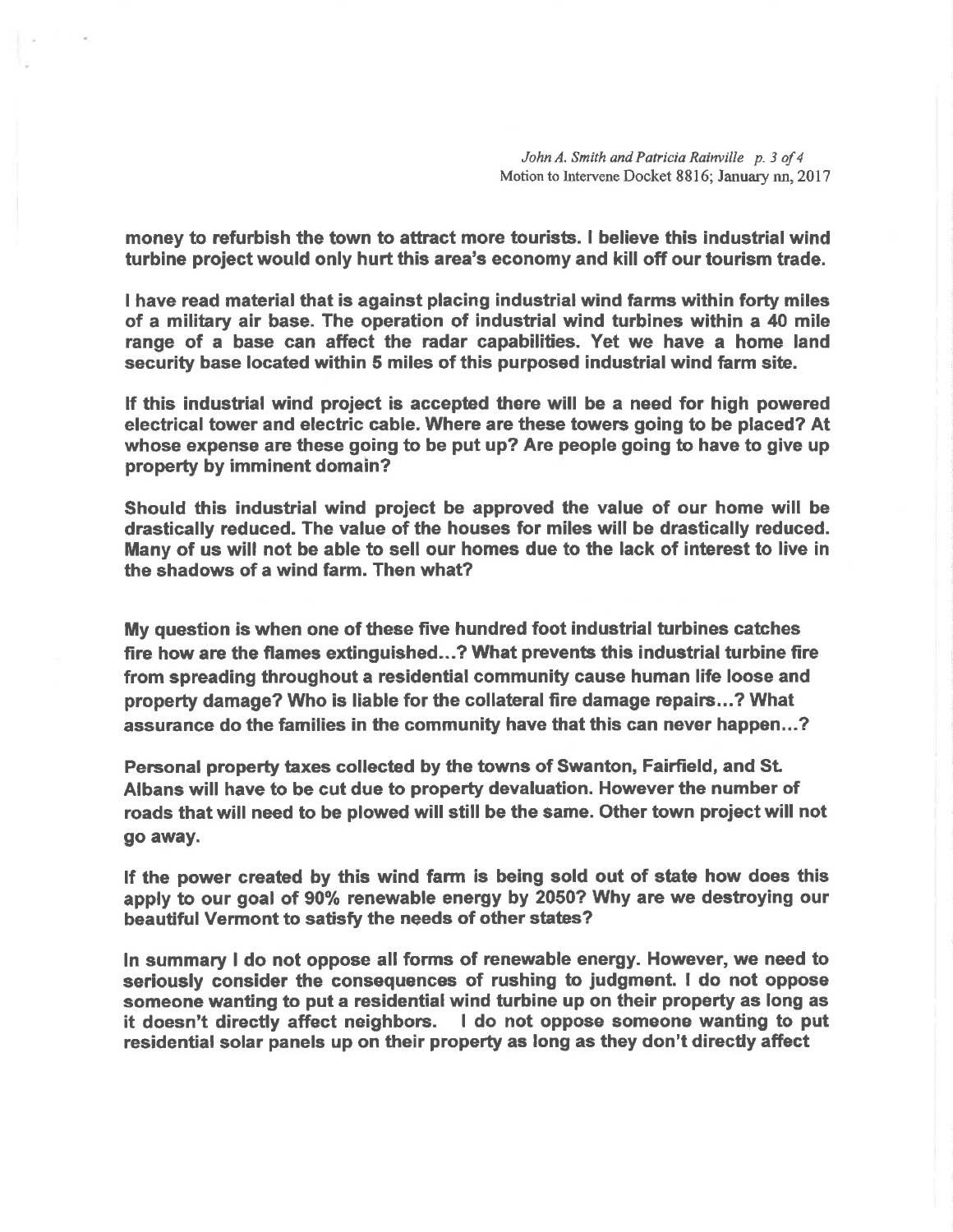John A. Smith and Patricia Rainville p. 4 of 4 Motion to Intervene Docket 8816; January 2,2017

neighbors. I do not oppose hydroelectric power which our federal and state government refuses to accept as a source of renewable power.

There are 134 building within a 1 mile radius of this purposed industrial wind farm. Many of these building are homes. Many of these homes house families. Many of these families have young children. I ask is it fair to expose our children to the demons of industrial wind power for the sake of pure greed?

We live here in a small community. Most of us truly care about our neighbors.

All my partner and I want to do is to live out our remaining years in our home in peace.

This may be a matter of a wrong location.

We all need to be held responsible for our decisions. It is time to make the right decision and say "NO".............

Wherefore, John A. Smith and Patricia Rainville pray that they be permitted to participate in this Docket No. 8816 as parties in accordance with PSB Rule 2.209(B).

Dated this  $2^{nd}$  day of January, 2017 in Swanton, Vermont.

By: John C. Smilh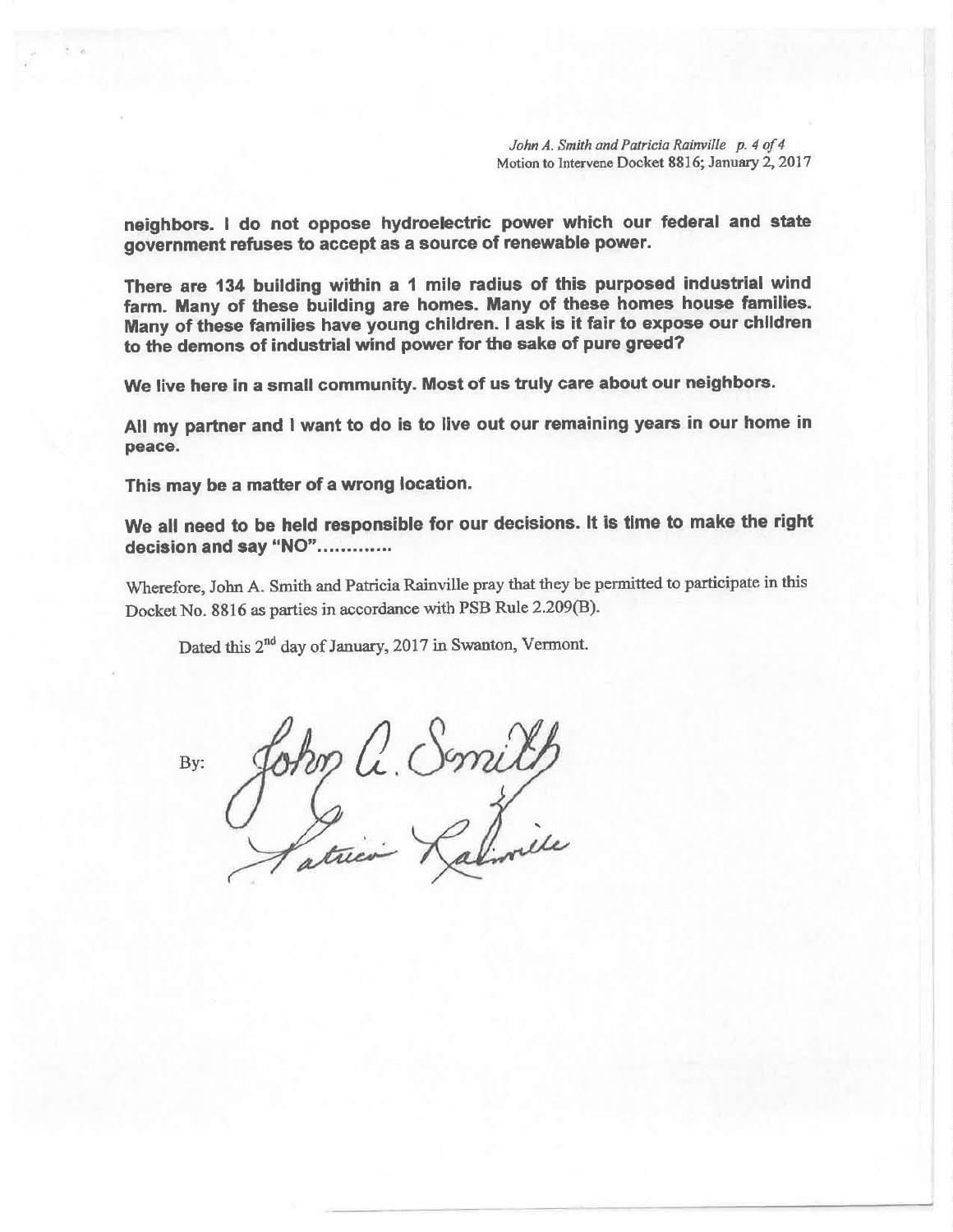## STATE OF VERMONT PUBLIC SERVICE BOARD

Docket No. 8816

Petition of Swanton Wind LLC for a certificate of public ) good, pursuant to 30 V.S.A. § 248, for the construction <br>of an up to 20 MW wind-powered electric generation  $\qquad$ of an up to 20 MW wind-powered electric generation<br>plant powered by up to 7 wind turbines located along  $\qquad)$ plant powered by up to 7 wind turbines located along (a) Rocky Ridge in Swanton, Vermont (b) Rocky Ridge in Swanton, Vermont

#### CERTIFICATE OF SERVICE

We, Brian and Penny Dubie, et.al., certify that on February 16,2017 , copies of the foregoing Notices of Appearance, and Motion to Intervenes of Brian and Penny Dubie, Jeanne Royer, Judith and Patrick Luneau, Karen and Leo Mclaughlin, Sally and Bruce Collopy, Kaye and Frank B. Mehaffey, Jr., Terrance Smith, David A. Goodrich, Robert Perkins, Patricia Messier, Sarah & Ed Ferguson, Ian and Danielle Garrant, Curtis Swan and Sara Luneau-Swan, Dan and Nancy Dunne, Erynn & Tyrell Boudreau, Dennis Hendy and Diane Bell, Mary and Mark Bushey, Steve Woodward, Kenneth Fox, Michelle and Luc Deslandes, David Butterfield, Bradley Stott and Jennifer Belanger, Clark and Carol Palmer, Paula Pearsall, Greg Pierce and Paula Kane, Mark and Marianne Dubie, Marie and Gil Tremblay, Patricia Rainville and John Smith, Kevin and Dolores Nichols, Jessica Decker and Lance Desøutels, Suzanne Seymour, Mary Hunter, Todd Poirier in the above-referenced matter, were served via First-Class U.S. Mail on the interested persons designated in the following Service List.

Respectfully submitted this 16'h day of February,2017.

By:  $\sqrt{abc}$ Dubio

Brian Dubie Penny Dubie 770 McKenzie Road Fairfield, VT 05455 (802) 734-1877

 $p$ ennydubie@gmail.com